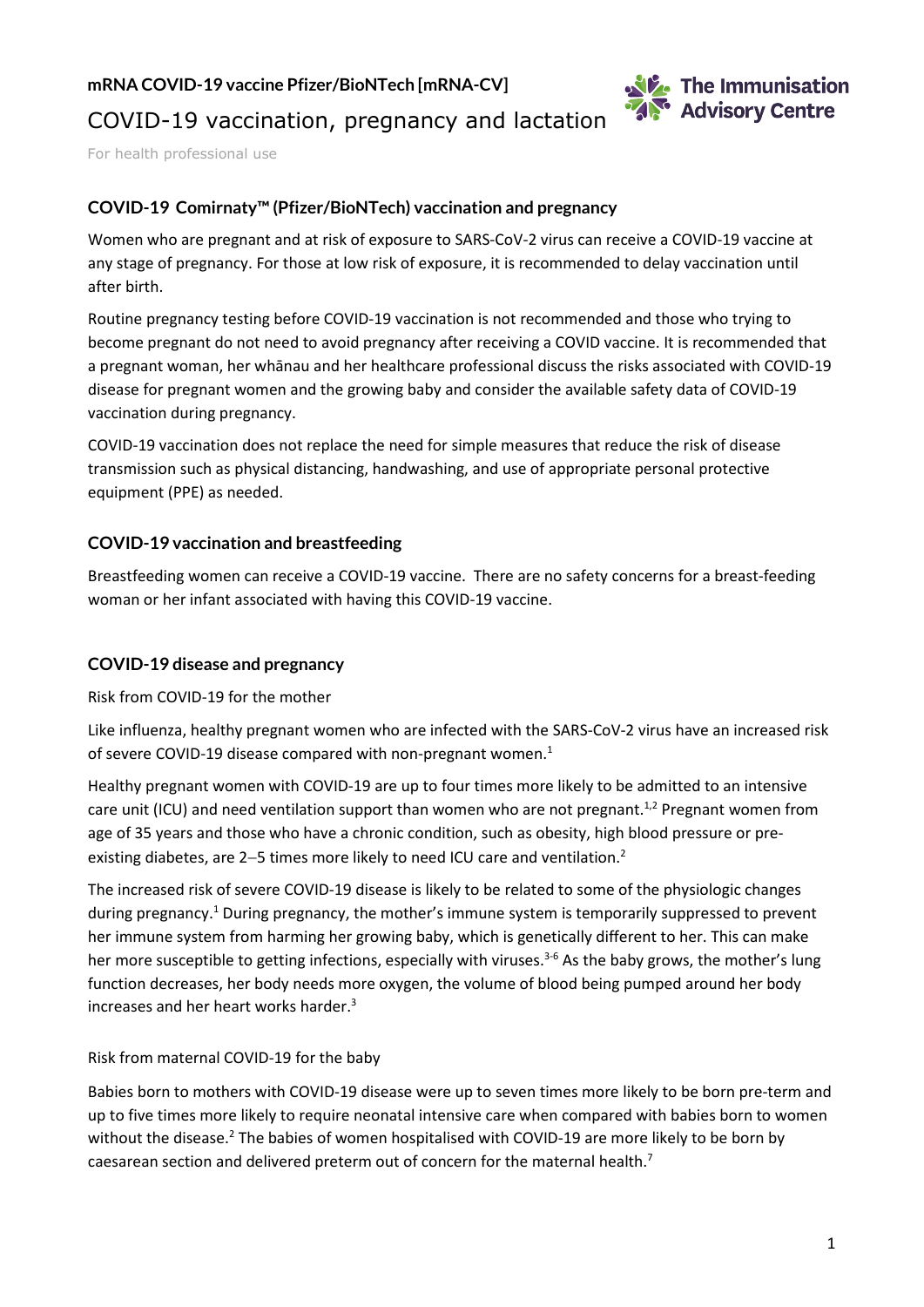**mRNA COVID-19 vaccine Pfizer/BioNTech [mRNA-CV]**



For health professional use

SARS-CoV-2 infection in pregnancy does not appear to affect fetal growth or the rates of early neonatal death and stillbirth.7 The risk of SARS-CoV-2 infection from the mother during birth (vertical transmission) to her new born appears to be small and is often asymptomatic and rarely severe.<sup>8,9</sup>

## **COVID-19 disease in New Zealand**

As of March 2021, New Zealand has minimal community transmission of COVID-19. Management at the border to prevent new cases of COVID-19 disease entering our community, rapid identification of unexpected community cases and comprehensive contact tracing have ensured little community spread of the disease.<sup>10</sup>

The risk of exposure to SARS-CoV-2 infected people is highest in those working around people who have recently arrived from overseas, such as staff working at the border, at or with managed isolation facilities, at the ports, and staff at the hospitals who caring for people with severe COVID-19 disease. Household contacts of these workers have the next highest risk of SARS-CoV-2 exposure.

### **Priority COVID-19 vaccination populations**

While there is minimal community spread, immunisation to protect against COVID-19 is initially focused on the people with an occupational risk of being exposed to those potentially infected with SARS-CoV-2, those working at the border, managed isolation facilities and the ports and their households, followed by staff at major hospitals near managed isolation facilities.<sup>11</sup>

Those with an occupational risk of exposure to COVID-19 cases and their households are likely to include women who are pregnant or planning pregnancy, and women who are breastfeeding.

#### **COVID-19 vaccine safety in pregnancy**

The Pfizer-BioNTech COVID-19 vaccine is a mRNA vaccine. It is not a live vaccine. After injection, the mRNA delivers a genetic message to manufacture proteins inside the target cells in the person who received the vaccine and then breaks down. The mRNA from the vaccine does not enter the nucleus of any cells and does not integrate with DNA,<sup>12</sup> which means the vaccine cannot cause genetic changes in the mother or her baby. It is considered highly unlikely this vaccine would cause problems in pregnancy; however pregnant women were not formally included in the initial clinical trials.

Safety data on the use of the mRNA COVID-19 vaccine (Comirnaty, Pfizer-BioNTech) in women who are pregnant is currently limited. During the phase 3 clinical trials of the Pfizer-BioNTech COVID-19 vaccine, some pregnant women were inadvertently vaccinated. A total of 23 pregnancies were reported (12 received the vaccine, 11 received the placebo). After around 2 months after the start of the COVID-19 immunisation programme in the U.S (as of 16 February 2021), the 'V-Safe after vaccination health checker' had received 16,039 reports from women who were pregnant when they received the Pfizer-BioNTech vaccine and a further 14,455 who had received a different mRNA COVID-19 vaccine.<sup>13</sup> No safety concerns have been identified among vaccinated pregnant women.

The potential importance of immunising pregnant women against COVID-19 is known, and several studies are underway to improve the evidence around safe use of COVID-19 vaccines in pregnancy. For example, in February 2021, Pfizer and BioNTech began a clinical trial to formally evaluate mRNA COVID-19 vaccine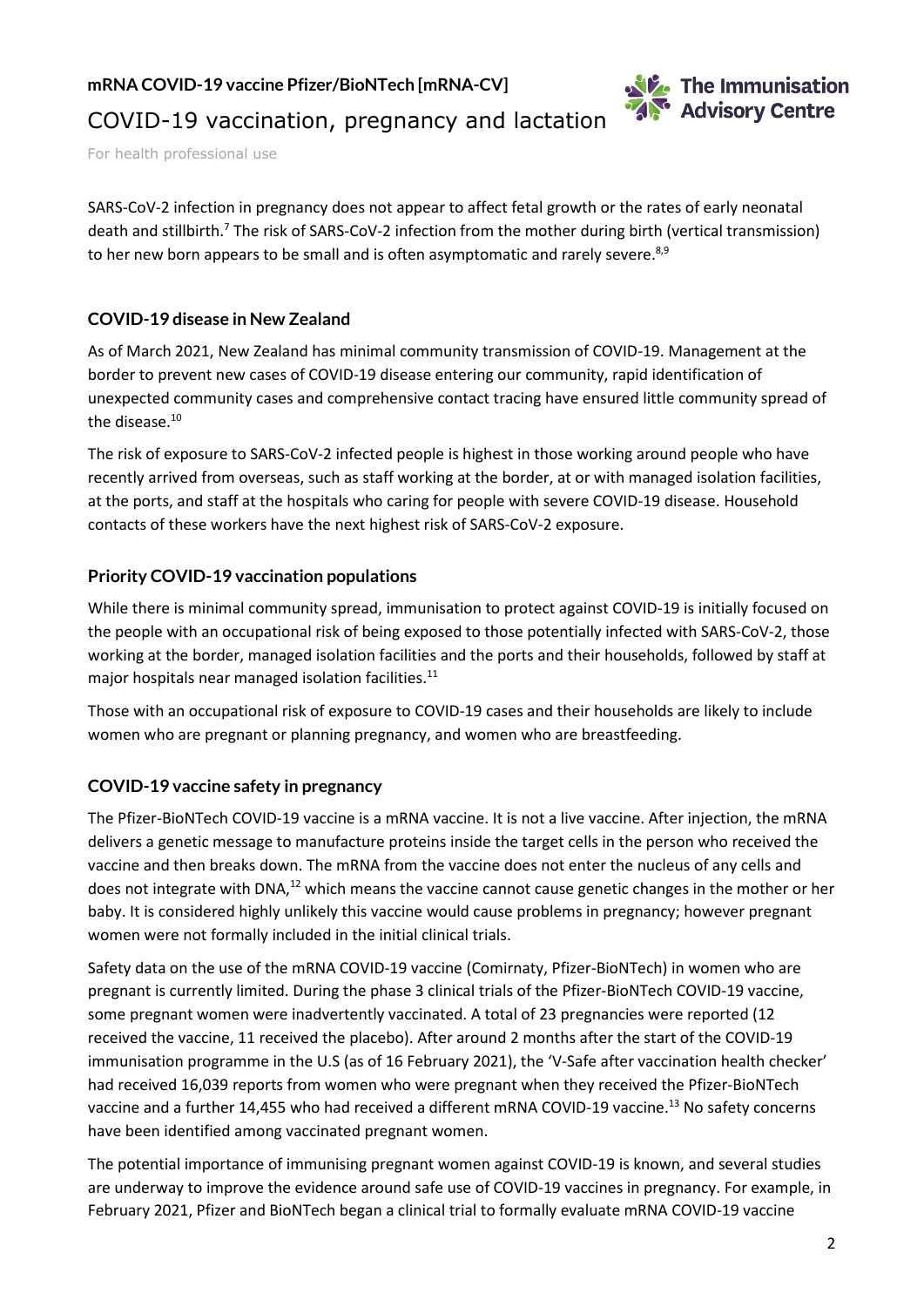**mRNA COVID-19 vaccine Pfizer/BioNTech [mRNA-CV]**



# COVID-19 vaccination, pregnancy and lactation

For health professional use

safety, tolerability and immunogenicity in women who are pregnant.<sup>14</sup> In the U.S, a V-safe pregnancy register was established to a monitor participants for pregnancy and infant outcomes; no safety concerns have been raised to date. Furthermore, COVID-19 Vaccines International Pregnancy Exposure Registry (C-VIPER) study is also underway.13

### **What are the likely vaccine responses?**

During the Pfizer-BioNTech COVID-19 vaccine phase 3 clinical trials, the most common vaccine responses reported by adults aged 16−55 years were a fever of 38°−39°C, fatigue and headache, more likely after the second vaccination, and/or mild to moderate pain at the injection site.<sup>15</sup> Data from V-Safe found no differences in local and systemic responses between pregnant and non-pregnant women.<sup>13</sup>

Prior to receiving their vaccination, we recommend that pregnant women discuss, with their doctor or midwife, the best ways to relieve possible post-vaccination discomfort.

Anaphylaxis following vaccination is very rare. For most vaccines, up to three cases of anaphylaxis could occur for every million doses administered.16 Initial surveillance data from the U.S. COVID-19 vaccination programme suggest that anaphylaxis could occur at a slightly higher rate for the Comirnaty™ (Pfizer-BioNTech) vaccine, at up to five times per one million doses administered.<sup>17</sup>

For this reason, all COVID-19 vaccine recipients are currently being asked to remain under observation for 20 minutes after receiving their vaccine. All vaccinators in New Zealand have training and equipment to manage anaphylaxis, should it occur.

## **Who should not receive a COVID-19 vaccine?**

A COVID-19 vaccine is contraindicated for anyone who has had **anaphylaxis to an ingredient in the vaccine or a previous dose** of the vaccine.

## **Who can receive a COVID-19 vaccine?**

For women who are pregnant and at high risk of exposure to SARS-CoV-2 can be offered mRNA COVID vaccine (Comirnaty) with informed consent. For those at low risk of exposure, it is recommended to delay vaccination until after birth.

Women planning pregnancy can receive a COVID-19 vaccine.

- Pregnancy testing is not recommended prior to vaccination.
- It is not necessary to delay pregnancy after receipt of a COVID-19 vaccination.

The presence of a minor infection is not a reason to delay vaccination. For anyone who is acutely unwell, fever >38°C or acute systemic illness, vaccination should be deferred until they are no longer acutely unwell.